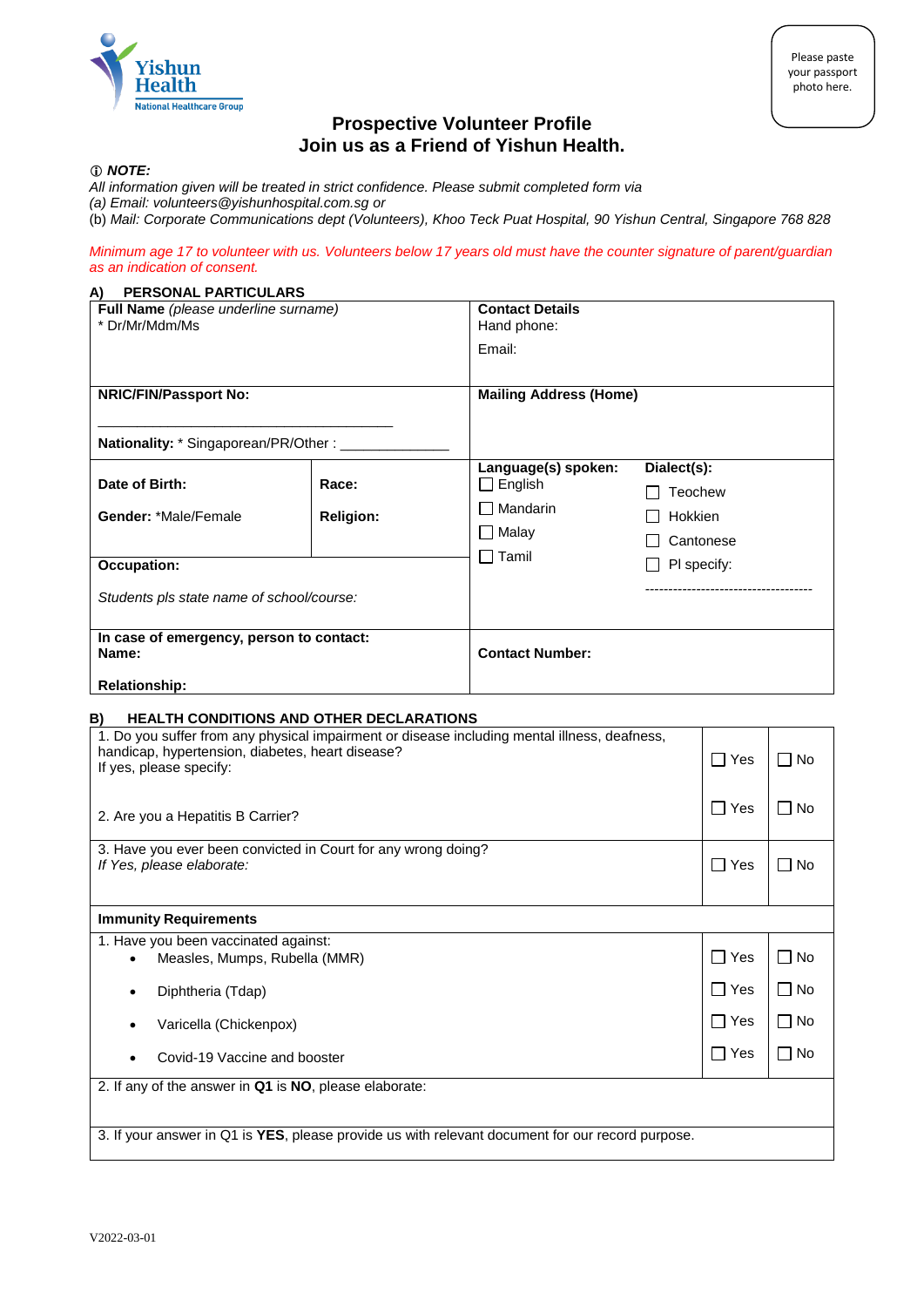## **C) SKILLS Please state any skills or expertise that you can contribute to Yishun Health:**

| Nursing/Caregiver Skills                                            |  |
|---------------------------------------------------------------------|--|
| Leisure/Crafts Skills<br>[Eg. Painting, photography, gardening]     |  |
| <b>Musical Skills</b><br>[Eg. Play musical instrument, Singing]     |  |
| Office/Graphic Software Skills<br>[Eg. Microsoft Office, Photoshop] |  |
| <b>Others</b>                                                       |  |

## **D) EXPERIENCE IN VOLUNTARY WORK**

Have you ever had any volunteer experience? **We are all assets that all any of the UNO Yes** No If yes, Please elaborate below.

| Organisation | <b>Period of</b><br>service | <b>Briefly describe type of voluntary</b><br>work performed | <b>Name and contact</b><br>details of reference |
|--------------|-----------------------------|-------------------------------------------------------------|-------------------------------------------------|
|              |                             |                                                             |                                                 |
|              |                             |                                                             |                                                 |
|              |                             |                                                             |                                                 |

## **E) AREA(S) OF INTEREST**

Please rank the top 2 volunteer activities you are interested in.

| <b>Rank</b> | <b>Volunteer</b><br><b>Programme</b> | <b>Description</b>                                                                                                         | <b>Timing</b> |
|-------------|--------------------------------------|----------------------------------------------------------------------------------------------------------------------------|---------------|
|             |                                      | <b>Activities Around The Hospital</b>                                                                                      |               |
|             | <b>Patient Support</b>               | Engaging patients in Arts & Craft, Music, Games, Therapeutic<br>Horticulture, Adapted sports, group exercise, Haircutting. | Regular       |
|             | <b>Ward Support</b>                  | Assist in monitoring patient's movement (Fall Risk patients),<br>serving meals to patients.                                | Regular       |
|             | Clinical / Hospital<br>Support       | Navigator at clinics, Rooftop Gardening, Research Project (Non-<br>confidential).                                          | Regular       |

#### **F) AVAILABILITY (minimum commitment 6 months)**

 **Ad-hoc Please be informed that you would only be allowed to volunteer in hospital events which are conducted on an ad-hoc basis. We will keep your contact details in the volunteer database.**

Please specify [Eg. School Holidays, Project Basis etc.] : \_

 **Regular Volunteers must be able to commit for at least six months. Volunteers must attend a compulsory Orientation Programme and fully vaccinated before commencing on volunteer work in the hospital.**

## **G) Time frames (The actual timing will be discussed with you later. Minimum 1 hour of volunteer work.)**

| <b>Weekly Basis</b>                      | <b>_ Bi-weekly Basis</b> |     | Monthly Basis |     |     |     |     |
|------------------------------------------|--------------------------|-----|---------------|-----|-----|-----|-----|
| Timings                                  | Mon                      | Tue | Wed           | Thu | Fri | Sat | Sun |
| Morning (8am-12nn)                       |                          | □   | П             | П   |     | п   |     |
| Afternoon (12nn-5pm)                     |                          |     |               |     |     |     |     |
| Evening (5pm-10pm) (special arrangement) |                          | □   |               |     |     |     |     |

**Ps: You may tick more than one box.**